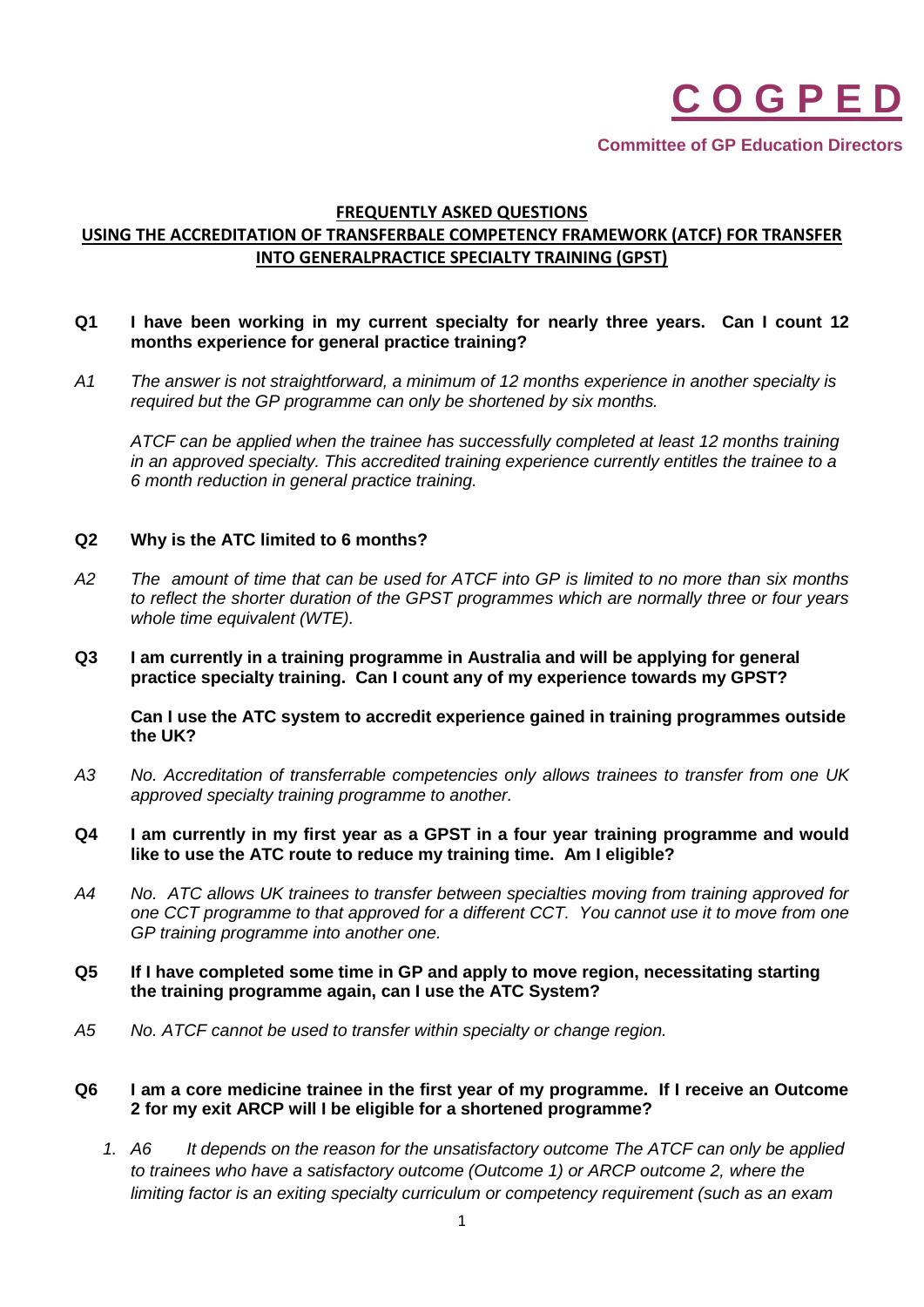*to be passed at that stage of training) at their final ARCP in the transferring specialty programme. If the reasons for the unsatisfactory outcome are more generic and a global failure to progress than candidates are not eligible to apply the ATCF.*

**Q6a I have completed two years as a psychiatry trainee but resigned and I am currently working abroad. I am keen to count my psychiatry experience towards a shortened programme, am I able to do this?**

*A6a*

*Since ATC is a vehicle to move from one GMC approved specialty training programme to another the implication is that the applicant would hold an NTN. However, there may be situations where the NTN has been relinquished recently or was held at the time of application but relinquished after recruitment.*

*It is not the NTN per se that is a requirement it is the recent engagement with a GMC approved specialty training programme.* 

*To be consistent with the Gold Guide and GMC absence policy, which allows for a maximum period of two years out of programme (sickness, unpaid leave or OOP) before the NTN is relinquished and trainees are required to reapply for specialty training; it would seem appropriate to set the same two year limit.*

*Therefore, provided trainees have been in a GMC approved specialty training programme within the previous two years (and that would be two years from the planned start of the GP specialty programme) – for example for August 2017 applicants the two year rule could be applied to approved specialty training programmes that ended no earlier than August 2015.*

*Psychiatry is on the list of five specialty programmes approved for ATC into GPST, provided that the date of leaving the programme was no earlier than two years from the date of entry into a GP specialty training programme then the prior experience may be used under ACTF for a shortened GPST programme.*

### **Q7 Can I use documented experience and competencies gained during LAS/LAT rotations or as a specialty doctor in applying for ATC and if not why not.**

*A7 For SASG and Locum as service – LAS the answer is no , as above you need to be in an approved specialty training programme/experience. The correct route for recognition for time as LAS would be the CESR/CEGPR (CP) which is unaffected by the ATCF.*

*For Locum as training – LAT provided that the LAT was in a specialty/ specialty training programme approved by the GMC and on the list of specialty programmes approved for ATC into GPST then prior experience may be used. Therefore a LAT in core medicine could be used for ATC but experience as LAT in histopathology could not.*

## **Q8 If I apply for GP training and pass recruitment does that make me automatically eligible for a shortened programme?**

*A8 Yes subject to conditions. If you are successful in GP recruitment, you are currently in a specialty training programme and curriculum approved for ATCF and you have declared your intent to use ATC Framework to transfer competencies then you are eligible for a shortened*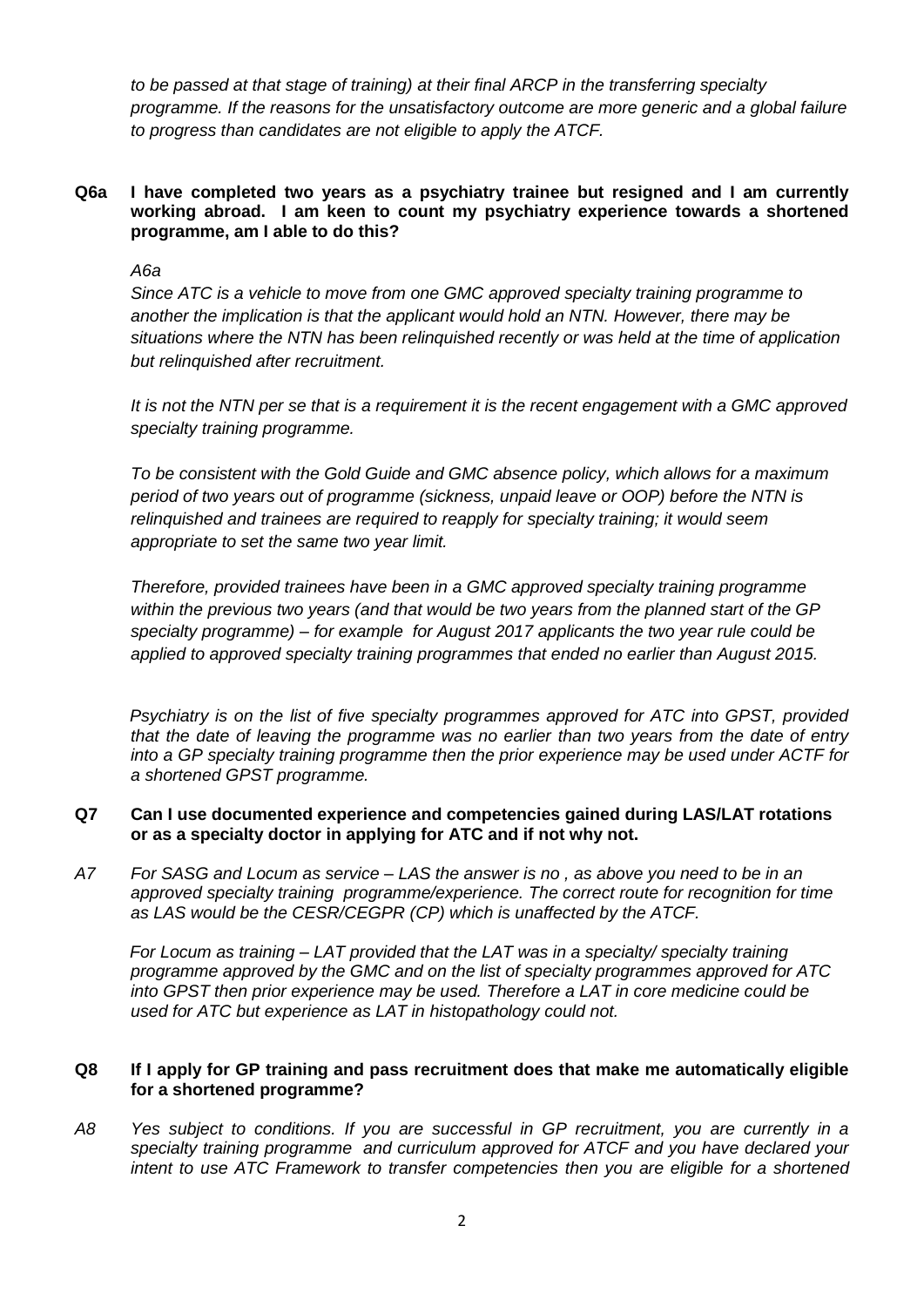*GP programme subject to local capacity and programme availability AND satisfactory progress in the final ARCP in your exiting specialty.*

### **Q9 I intend to apply for general practice training but I am not sure I wish to go for the ATC route. Can I apply for this after I have the results of GP recruitment?**

*A9 No. You must indicate at the time of applying for general practice specialty training that you are interested in following the ATC route. A retrospective application cannot be accepted.* 

### **Q10 If I obtain an Outcome 1 from my final ARCP in the transferring specialty programme, pass general practice recruitment but get an unsatisfactory outcome in my first year in GP recruitment, am I still eligible for a shortened programme?**

*A10 No. If you are successful at your exiting ARCP and GP recruitment you are eligible to start a shortened programme. However, if you fail to demonstrate satisfactory progress in your first gateway ARCP in GP you are likely to receive an outcome 2 or 3 and would be eligible for targeted training or additional time. The period of additional training will be determined by your educational needs and the ARCP recommendations.* 

### **Q10a If I pass GPST recruitment and am considered eligible for ATC and have an Outcome 1 at the end of my first year of GP training, will I automatically get a shortened programme?**

*A10a While you may be eligible for a shortened programme it does not guarantee that it will be possible to give you one in your LETB/Region. It will depend on the availability of the posts and the ability to give you a balanced educational programme.* 

### **Q11 Do I have to go through the full general practice specialty recruitment process even though I have already been selected for my current specialty?**

*A11 Yes. All applicants using the ATC route into GP specialty training programmes must be successful in the GP recruitment and selection process for the current year.* 

#### **Q12 If I am successful in getting a place for August in GP when will I have the programme shortened?**

*A12 The programme is normally shortened in year 1 but occasionally in year 2, and reduced by no more than six months. The training programme director will discuss a balanced programme with you which will be agreed before you start and will attempt to avoid repeating previous experience.The ATCF for transfer into GP aims to preserve the principle of 18 months in general practice however this may be subject to local availability. However, a minimum of 12 months in GP in the final year of training is mandatory.*

#### **Q13 If I apply and I am successful for a shortened programme is it the GP component that will be shortened?**

*A13 No. It will be a hospital post that will be taken out of your programme. Trainees will normally be expected to do 18 months in a standard general practice specialty training programme even if it is shortened.* 

#### **Q14 If I am successful in achieving a shortened programme does that mean that I will be out of phase with the rest of the trainees in the region/LETB?**

*A14 Your training will now be 2½ or 3½ years instead of the standard three or four year training programme. It does mean that your GP component may be out of phase with the majority of your peers. The regions/LETB will be aware of this. The increased frequency of the CSA*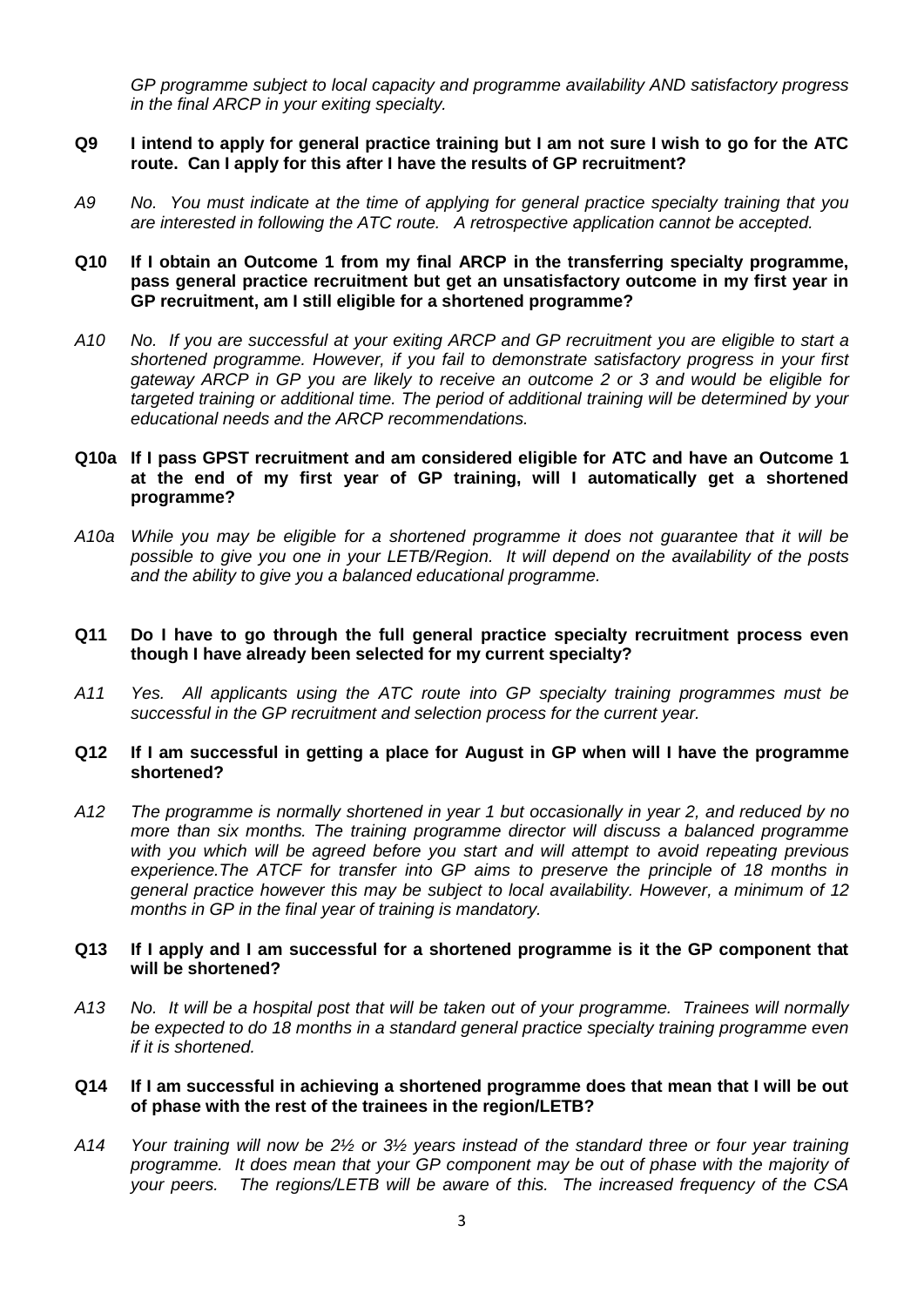*examination means that you will not be disadvantaged in availability of your end point assessments.* 

- **Q15 I am currently a trainee in emergency medicine and would like to apply for ATC. Is this possible?**
- *A15 Yes Emergency medicine and ACCS are now included in the listed specialty programmes for transfer into GPST using the ATCF*
- *.* **Q15a If I have completed 6 months of a medical rotation and 6 months of an A&E rotation in ACCS ST1, can I apply for ATC to GP Training and if not why not?**
- *A15a As above yes, however you can only use one approved ATCF specialty and the maximum allowable period for shortening the GPST will be no more than six months.*

### **Q16 I have done two years in psychiatry and wish to apply for ATC. Does this mean that it will be a psychiatry post that will be taken out of my programme?**

*A16 If there is a psychiatry post in the rotation that you are recruited to then it is likely that this will be the post that will be removed. However, not all rotations will have the specialty that you have been working in and it will be a local decision on how your programme can be balanced if hospital posts are removed.* 

### **Q17 How can I demonstrate gaining GP competencies retrospectively from specialty training programmes?**

*A17 ATCF are not eligible for retrospective applications. However if trainees are applying for ATCF into GP they are advised to continue gather evidence in your current specialty contextually, that is community facing and includes communication skills and to comment upon it in your current e-portfolio.*

#### **Q18 If I ATC, will I be placed in regions whose training margin is under filled?**

*A 18 Eligibility for ATCF is subject to local capacity and programme availability. Therefore, if your chosen locality does not have capacity you may be offered an area which has.*

#### **Q19 If I ATC, will I compete with pre-existing GP Trainees for specific training placements?**

- *A 19 No. Trainees recruited in the same cohort (rounds 1 and 2 each year) will have their programmes determined by the educational requirement for balanced programmes which will take into account prior experience for ATCF trainees.*
- **Q 20 At what point in the academic year do I need to decide to ATC?**
- *A 20 Applications for ATCF into GP have to be declared with the GP NRO application and cannot be applied retrospectively; therefore the decision to use the ATCF should be made when applications open.*